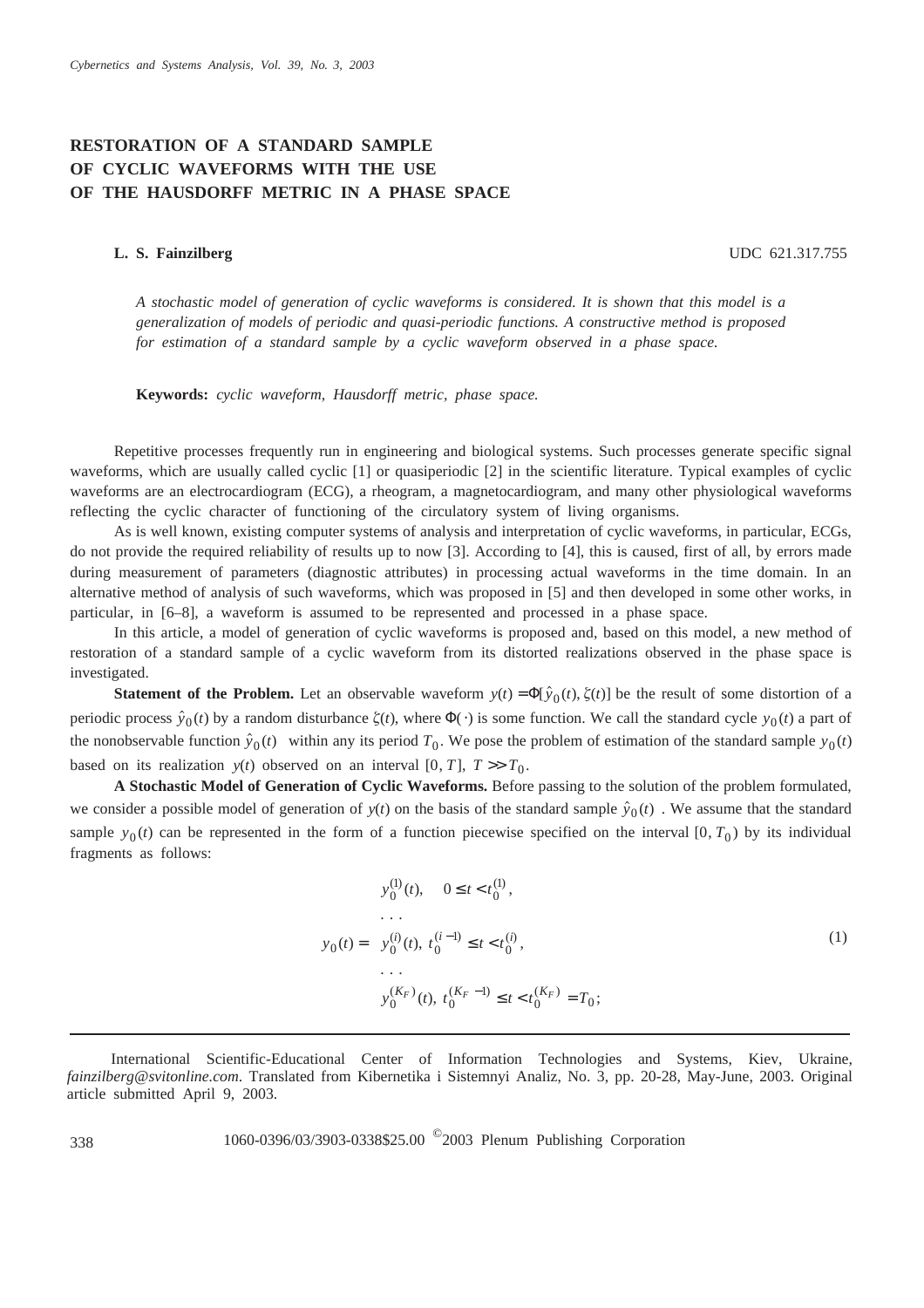the number of such fragments is assumed to be equal to  $K_F \geq 2$ . As applied to an ECG, such fragments correspond to the following stages of the process of excitation of definite areas of heart: atrial depolarization (the wave *P*), excitation (the complex *QRS*), and ventricular repolarization (the wave *T*) [1].

We represent the waveform  $y(t)$  being observed in the form of a sequence of distorted standard samples (1), assuming that, during each *m*th cycle of such a sequence  $(m = 1, 2, ...)$ , individual fragments  $y_0^{(i)}(t)$  of the standard sample are linearly dilated (contracted) in time independently of one another and that the amplitude of the function  $y_0(t)$  itself is linearly dilated (contracted). In other words, it is assumed that the process of generation of the *i*th fragment  $(i = 1, ..., K_F)$  of each *m*th cycle  $(m = 1, 2, ...)$  is based on the following functional transformation:

$$
y_m^{(i)}(t) = a_m y_0^{(i)} \left( \frac{t - \tau_m^{(i)}}{b_m^{(i)}} \right),
$$
 (2)

where  $a_m$  and  $b_m^{(i)}$  are, respectively, the parameters of linear amplitude and time dilatations (contractions) and  $\tau_m^{(i)}$  is a shift in time. To provide the continuity of the waveform being generated, we assume that  $y_0(0) = 0$ . The fulfillment of the latter condition can always be provided by normalization of the standard sample  $\tilde{y}_0(t) = y_0(t) - y_0(0)$  in advance.

Let, within each *m*th cycle, the parameter  $a_m$  assumes a fixed value

$$
a_m = 1 + \xi_m, \quad m = 1, 2, \dots,
$$
 (3)

where  $\xi_m$  is a sequence of realizations of independent random quantities that, with the zero expectation  $M[\xi] = 0$ , are distributed on an interval  $[-\varepsilon_0, \varepsilon_0]$ , where a fixed number  $\varepsilon_0 \in [0,1)$ . We also assume that the parameter  $b_m^{(i)}$  assumes the following fixed value during generation of each *i*th fragment of the *m*th cycle:

$$
b_m^{(i)} = 1 + \delta_m^{(i)}, \quad m = 1, 2, \dots, \quad i = 1, \dots, K_F,
$$
\n<sup>(4)</sup>

where  $\delta_m^{(i)}$  is a sequence of realizations of independent random quantities that, with zero expectation  $M\{\delta\}=0$ , are distributed over intervals  $[-\Delta_0^{(i)}, \Delta_0^{(i)}]$ , where fixed numbers  $\Delta_0^{(i)} \in [0, 1)$ .

Under such assumptions, the duration of the *i*th fragment of the *m*th cycle of the waveform  $y(t)$  is connected with the duration  $\Delta T_0^{(i)} = t_0^{(i)} - t_0^{(i-1)}$  of the corresponding fragment of the standard sample by the relation

$$
\Delta T_m^{(i)} = (t_0^{(i)} - t_0^{(i-1)})(1 + \delta_m^{(i)}).
$$

Hence, the total duration of the *m*th cycle of the generated waveform  $y(t)$  is determined by the expression

$$
T_m = T_0 + \sum_{i=1}^{K_F} (t_0^{(i)} - t_0^{(i-1)}) \delta_m^{(i)},
$$

to the beginning of the *m*th cycle corresponds the moment of time

$$
t_m = (m-1)T_0 + \sum_{j=1}^{m-1} \sum_{i=1}^{K_F} (t_0^{(i)} - t_0^{(i-1)}) \delta_j^{(i)},
$$

and to the beginning of the *i*th fragment of the *m*th cycle corresponds the moment of time

$$
t_m^{(i-1)} = (m-1)T_0 + \sum_{j=1}^{m-1} \sum_{i=1}^{K_F} (t_0^{(i)} - t_0^{(i-1)}) \delta_j^{(i)} + \sum_{l=1}^{i-1} (t_0^{(l)} - t_0^{(i-1)}) (1 + \delta_m^{(l)}).
$$
\n
$$
(5)
$$

We apply functional transformation (2) to the *i*th fragment of the standard sample  $y_0(t)$ , setting the shift parameter  $\tau_m^{(i)} = t_m^{(i-1)} - (1 + \delta_m^{(i)}) t_0^{(i-1)}$ . Then it follows from (2) and relations (3)–(5) that the process of generation of the *i*th fragment of the *m*th cycle can be represented in the form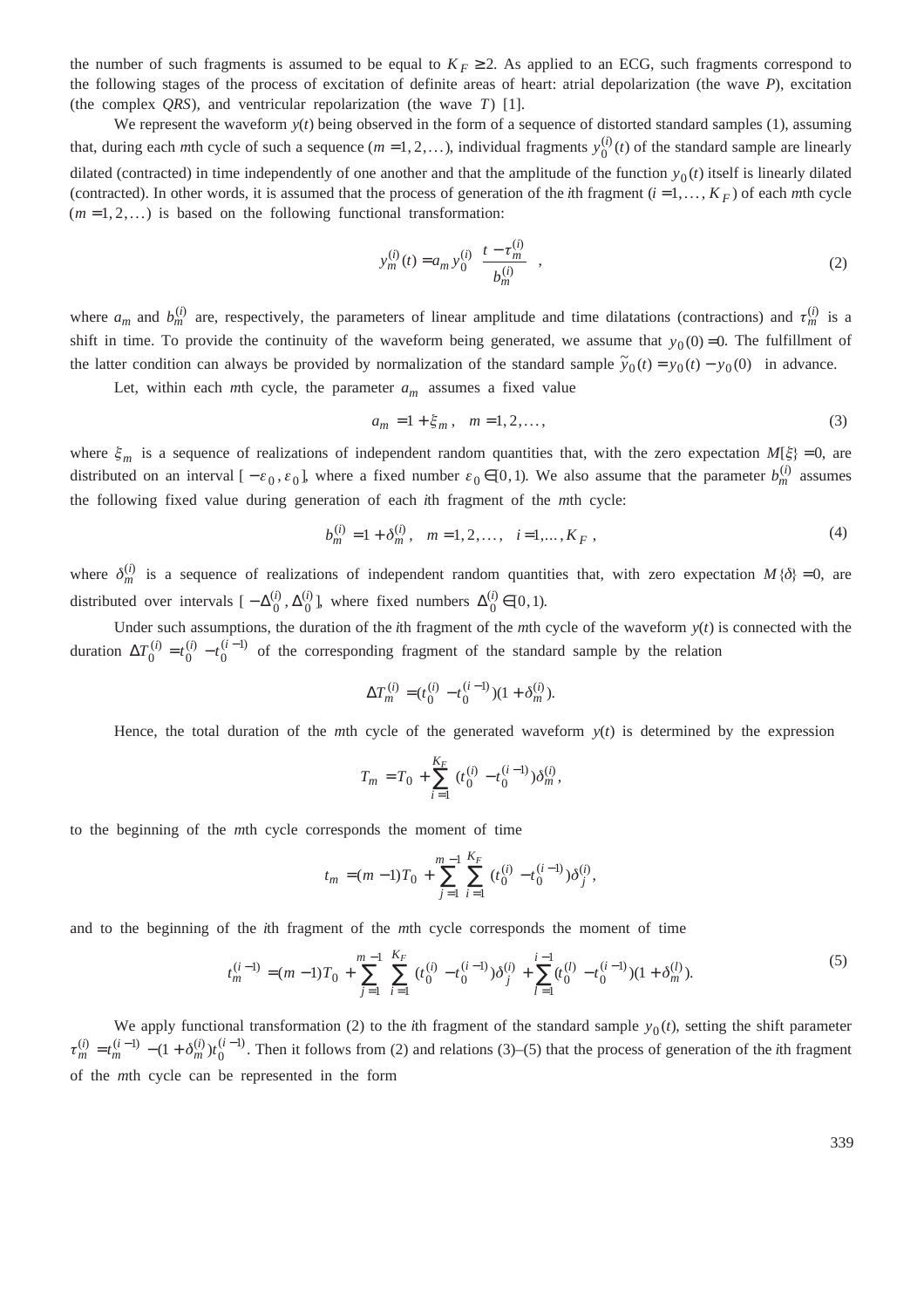$$
y_m^{(i)}(t) = (1 + \xi_m) y_0^{(i)}(\theta), \quad m = 1, 2, \dots, \quad i = 1, \dots, K_F \quad , \tag{6}
$$

where

$$
\theta = \frac{t - (m - 1)T_0 + (1 + \delta_m^{(i)})t_0^{(i-1)}}{1 + \delta_m^{(i)}} - \sum_{j=1}^{m-1} \sum_{i=1}^{K_F} (t_0^{(i)} - t_0^{(i-1)})\delta_j^{(i)} - \sum_{l=1}^{i-1} (t_0^{(l)} - t_0^{(l-1)})(1 + \delta_m^{(l)})}{1 + \delta_m^{(i)}}.
$$
(7)

The proposed model that describes the distortions of the standard sample  $y_0(t)$  that are irregular in time is more suitable for description of actual cyclic waveforms, in particular, ECGs, than its simplified variant

$$
y_m^{(i)} = (1 + \xi_m) y_0^{(i)} \left[ \left( t - (m-1)T_0 - T_0 \sum_{j=1}^{m-1} \delta_j \right) (1 + \delta_m)^{-1} \right], \quad m = 1, 2, \dots,
$$

obtained under the assumption that the random parameter  $\delta$  in (7) depends only on the number *m* of a cycle but does not depend on the number *i* of a fragment.

It is easily verified that the stochastic model (6) is a direct generalization of well-known models of strictly periodic and almost-periodic processes. In fact, setting  $\delta_j^{(i)} = 0 \quad \forall j = 1, ..., m, \quad i = 1, ..., K_F$ , in formula (7), we can represent model (6) in the form of the relation

$$
|y_m[t]-y_0[t-(m-1)T_0]|\leq \varepsilon_0
$$
,  $m=1,2,...$ ,

which describes an almost-periodic process [9] and, under the additional condition  $\varepsilon_0 = 0$ , is reduced to the model of a strictly periodic function  $y[t - (m - 1)T_0] = y_0[t]$ .

The model proposed can be easily generalized to the description of the process of generation of more complicated cyclic waveforms, in particular, ECGs with varying morphology of individual cycles (extrasystoles) [10]. To this end, it suffices to introduce into consideration not one but  $G > 1$  standard samples  $y_{01}(t), \ldots, y_{0G}(t)$  and to assume that each *m*th cycle is generated by similar distortions of one of these standard samples chosen at random with probabilities

$$
P_g \left( \sum_{g=1}^G P_g = 1 \right).
$$

**A Generator of Cyclic Sequences.** Let us consider a sufficiently simple algorithm of construction (generation) of discrete cyclic sequences from standard samples. Let each of  $G > 1$  standard samples  $y_{0g}(t)$  ( $g = 1, \ldots, G$ ) be represented by a finite number  $N_g$  of discrete values  $y_{0g}[1],..., y_{0g}[N_g]$  fixed with a constant sampling interval. We will specify the total number  $K_F^{(g)}$  of fragments of each standard sample and the numbers of points  $N_g^{(i)} \in [1, N_g]$ ,  $i = 1, ..., K_F^{(g)} - 1$ , that determine the bounds of the *i*th and  $(i + 1)$ th fragments of the *g*th standard sample. For such initial data, the procedure of generation of a cyclic sequence is reduced to the steps considered below.

**Step 1.** Specify the total number *M* of cycles of the sequence being generated.

**Step 2.** Compute the number  $M_g$  of cycles generated by the *g*th standard sample by the formula  $M_g = R[P_g M]$ ; here and in the sequel,  $R[\eta]$  is the operation of rounding to the nearest integer  $\eta$ .

**Step 3.** Choose the number  $g_m$  of the standard sample that generates the *m*th cycle  $(m = 1, ..., M)$  based on the value of a realization  $\lambda_m$  of an integer random quantity  $\lambda$  distributed over the interval [1, G], i.e., we have  $g_m = \lambda_m$ .

**Step 4.** If  $M_g = 0$ , then repeat step 3.

**Step 5.** Compute the number of points of the *i*th fragment of the *m*th cycle by the formula

$$
N_m^{(i)} = R[(N_g^{(i)} - N_g^{(i-1)})(1 + \delta_m^{(i)}],
$$

where  $\delta_m^{(i)}$  is a realization of the random quantity  $\delta$  distributed with zero expectation over the interval  $[-\delta, \delta_0], \delta_0 \in [0, 1].$ 

**Step 6.** Using any interpolation method, compute the values of the sequence being generated in  $N_m^{(i)}$  points from the discrete values of the *i*th fragment of the *g*th standard sample in  $N_g^{(i)} - N_g^{(i-1)}$  nodes.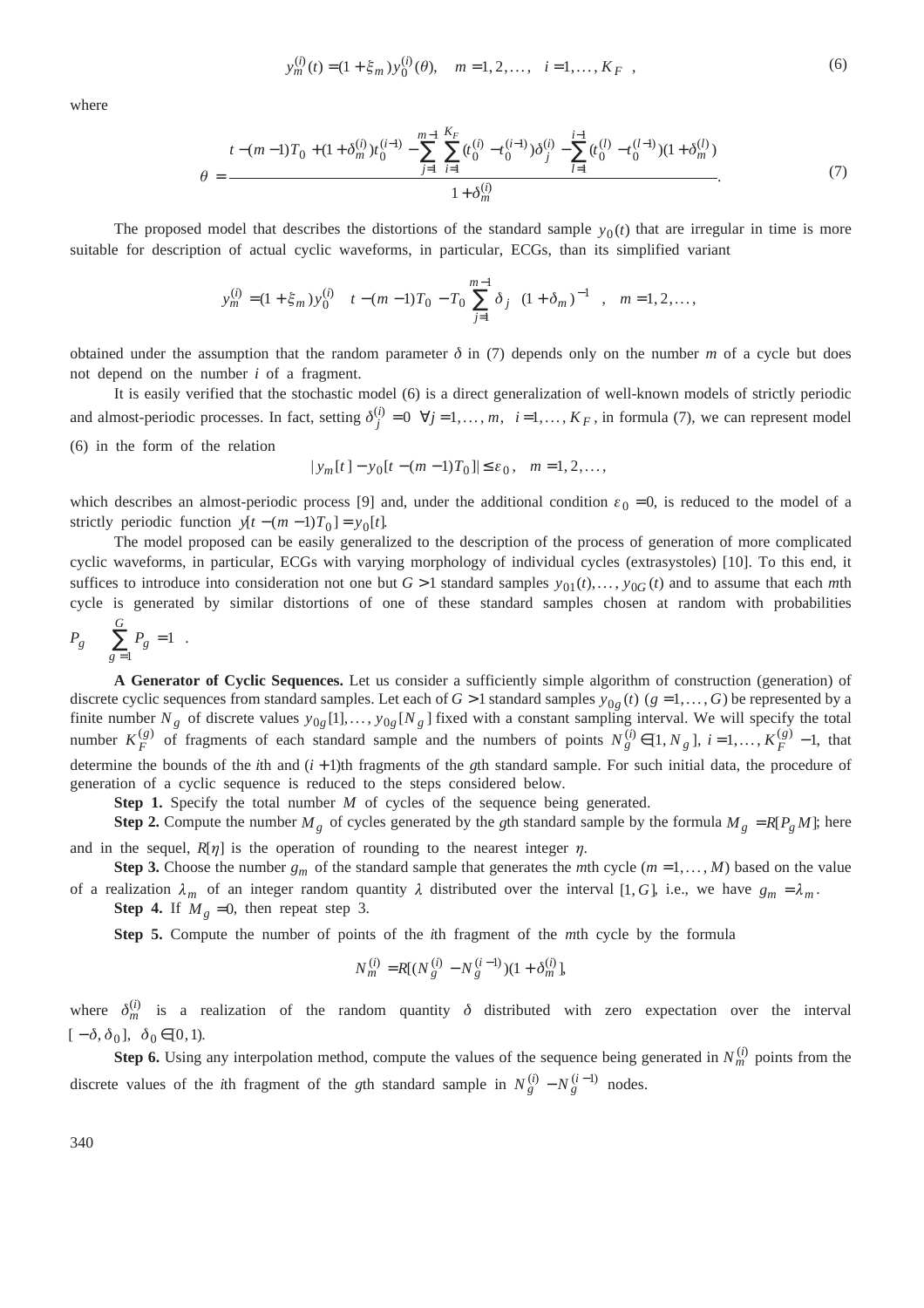

Fig. 1. The ECG waveform generated by model (6) on the basis of one standard sample (a) and two standard samples (b).

**Step 7.** Modify each computed value of *y*, using the multiplicative procedure  $\tilde{y} = y(1 + \xi_m)$ , where  $\xi_m$  is a realization of a random quantity  $\xi$  that is distributed with zero expectation over the interval  $[-\varepsilon_0, \varepsilon_0]$ ,  $\varepsilon_0 \in [0, 1)$ .

**Step 8.** If  $i < K_F^{(g)}$ , then go to step 5.

**Step 9.** Assign  $M_g := M_g - 1$ .

**Step 10.** If  $m < M$ , then go to step 3.

The results of simulation testify to the effeciency of the considered algorithm in imitating actual cyclic waveforms (Fig. 1).

**A Method of Estimation of a Standard Sample by its Distorted Realization.** Let cyclic waveform (6) be represented by a sequence  $Y^{(K)} = \{y[k], k = 1, ..., K\}$  of discrete values observed during  $M > 2$  cycles. We assume that, for each *k*th value, there is an estimate of the derivative  $\dot{y}[k]$ . We normalize

$$
y_k^* = \frac{y[k] - \min_{1 \le k \le K} y[k]}{\max_{1 \le k \le K} y[k] - \min_{1 \le k \le K} y[k]} \quad \forall k = 1, \dots, K,
$$

$$
\dot{y}_k^* = \frac{\dot{y}[k] - \min_{1 \le k \le K} \dot{y}[k]}{\max_{1 \le k \le K} \dot{y}[k] - \min_{1 \le k \le K} \dot{y}[k]} \quad \forall k = 1, \dots, K,
$$

and form the set  $Q = \{z_k = (y_k^*, \dot{y}_k^*)\}$ ,  $k = 1, ..., K\}$  of points belonging to the trajectory of the waveform being observed in the two-dimensional normalized phase space  $y - \dot{y}$ .

Let the numbers of points  $k = k_m$ ,  $m = 1, ..., M$ , that correspond to the beginning of the *m*th cycle be also known. (The algorithm of determination of the numbers  $k_m$  is not considered in this article.) Then the set  $Q$  can be subdivided into M subsets  $Q_1, \ldots, Q_M$  of normalized vectors  $z_k$  whose ends are on phase trajectories of individual cycles.

We will estimate the distance between any two subsets  $Q_i \subset Q$  and  $Q_j \subset Q$ ,  $i \neq j$ , by the Hausdorff metric [11]

$$
R_H(Q_i, Q_j) = \max \left\{ \max_{z_j \in Q_j} \min_{z_i \in Q_i} \rho(z_i, z_j), \max_{z_i \in Q_i} \min_{z_j \in Q_j} \rho(z_i, z_j) \right\},\tag{8}
$$

where  $\rho(z_i, z_j) = ||z_i - z_j|| = \sqrt{(y_i^* - y_j^*)^2 + (y_j^* - y_j^*)^2}$  is the Euclidean distance between points  $z_i$  and  $z_j$ .

We call the reference cycle the subset  $Q_0 \subset Q$  of vectors  $z_k$  that has the minimal total distance (8) from the other *M* −1 subsets, i.e., we have *M*

$$
Q_0 = \underset{\substack{1 \le j \le M \\ j \ne i}}{\arg \min} \sum_{i=1}^{M} R_H(Q_i, Q_j),
$$
 (9)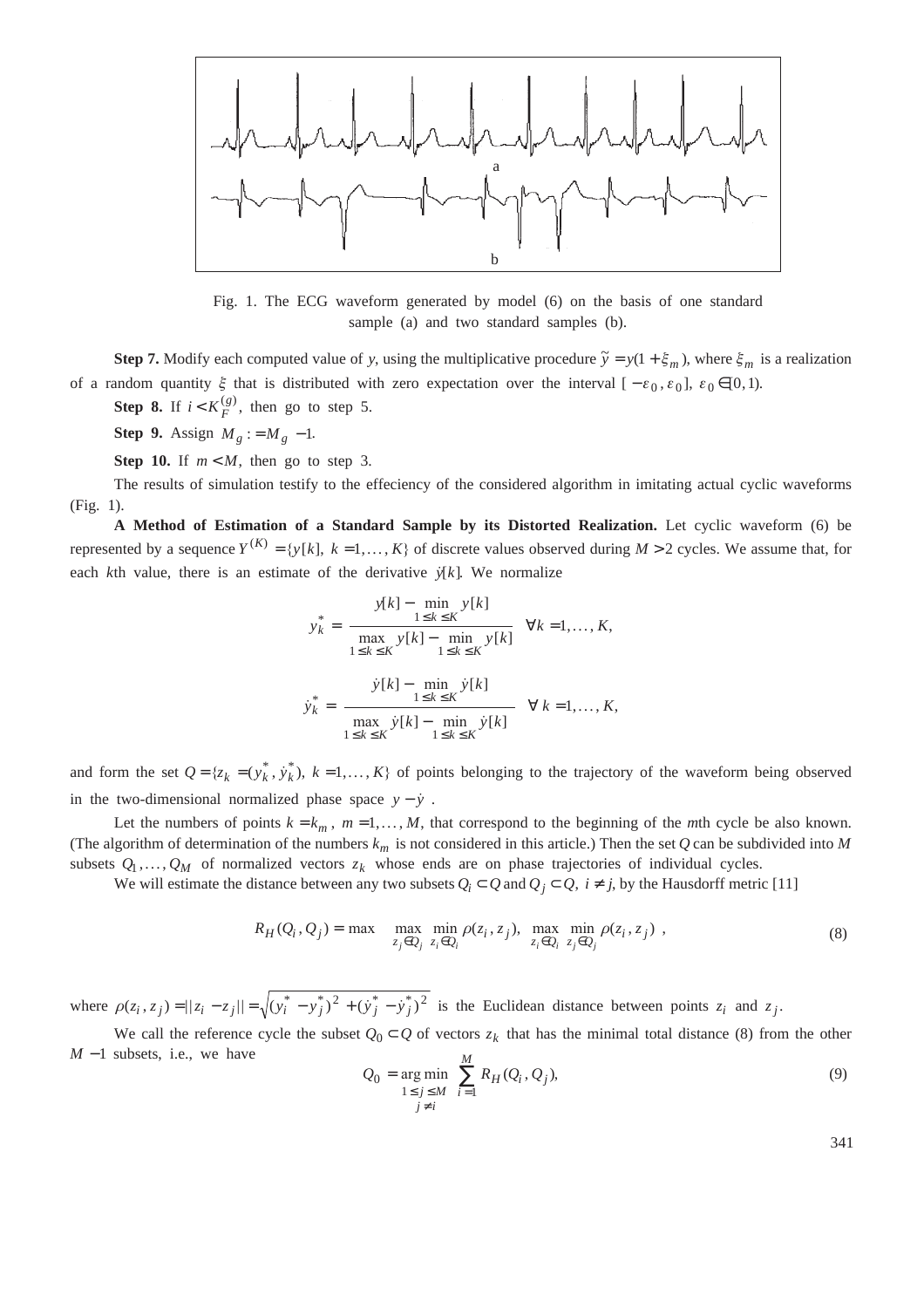

Fig. 2. An illustration of the algorithm that estimates of a standard sample by an example of an ECG; here, (a) are phase trajectories, (b) are fragments of trajectories, and (c) is the standard cycle.

and will estimate the standard sample (the average cycle) by averaging the points of different trajectories located in a vicinity of points  $z_1, \ldots, z_{K_0}$  of the reference cycle.

To this end, we choose the trajectories to be averaged by determining the subset  $\Omega_0 \subset Q$  of all the trajectories whose Hausdorff distance from the reference one is smaller than a specified quantity  $\delta_H$ , i.e., we have  $\Omega_0 = \{Q_i:$  $R_H(Q_j, Q_0) < \delta_H$ . To improve the estimate, we represent the reference cycle  $Q_0$  and the other cycles  $Q_j \in \Omega_0$  by a sequence of extended vectors  $u_k = (z_k, \tau_k)$  that, in addition to normalized phase coordinates  $z_k = (y_k^*, y_k^*)$ , contain an additional component  $\tau_k$ . The quantity  $\tau_k$  is computed at each *l*th point of the *j*th trajectory by the formula

$$
\tau_l^{(j)} = \frac{l - k_m^{(j)}}{K_j - 1}, \quad l = k_m^{(j)}, \dots, k_m^{(j)} + K_j - 1; \quad j = 1, \dots, M,
$$

where  $k_m^{(j)}$  is the number of the first point of the *j*th trajectory consisting of  $K_j$  points.

The introduction of the additional component  $\tau_k$  makes it possible, in averaging points, to estimate their proximity not only from the viewpoint of values of phase coordinates  $y_k^*$  and  $\dot{y}_k^*$  but also taking into account their synchronism in time. To this end, we propose to determine the Euclidean distance  $\rho_{\tau}(u_0, u_j) = ||u_0 - u_j|| = \sqrt{(y_0^* - y_j^*)^2 + (y_0^* - y_j^*)^2 + (\tau_0 - \tau_j)^2}$  between extended vectors  $u_0 = (z_0, \tau_0)$  of the reference trajectory and extended vectors  $u_j = (z_j, \tau_j)$  of the other trajectories  $Q_j \in \Omega_0$ and use the following relation to estimate the sequence of points  $\hat{z}_i$ ,  $i = 1, ..., K_0$ , of the average cycle:

$$
\hat{z}_i = \frac{z_0^{(i)} + \sum_{j=1}^{M_0} z_{ij}^{\min}}{M_0 + 1}, \quad i = 1, ..., K_0,
$$
\n(10)

where  $z_{ij}^{\min}$  is the point that belongs to the *j*th trajectory (which is not the reference one) and whose Euclidean distance  $\rho_{\tau}$  from a point  $z_0^{(i)} \in Q_0$  of the reference trajectory is minimum, i.e., we have

$$
z_{ij}^{\min} = \underset{k_m^{(j)} \leq l \leq k_m^{(j)} + K_j - 1}{\arg \min} \ \rho_{\tau}(u_0^{(i)}, u_j^{(l)}), \ \ i = 1, \dots, K_0.
$$

The sequence of vectors  $\hat{z}_i = (\hat{y}_j, \hat{y}_j)$ ,  $i = 1, ..., K_0$ , which is computed by formula (10), gives an estimate of the sought-for nonobservable standard sample in the phase space, and the corresponding sequence  $\hat{y}_1, \dots, \hat{y}_{K_0}$  gives an estimate of the standard cycle in the time domain (Fig. 2).

**A Model Example.** Let a standard sample  $y_0(t)$  be of the form of an isosceles triangle (Fig. 3a) specified by two fragments represented in the form of linear functions as follows:

$$
y_0(t) = \begin{cases} t, & 0 \le t < 3, \\ 6 - t, & 3 \le t < 6. \end{cases}
$$
 (11)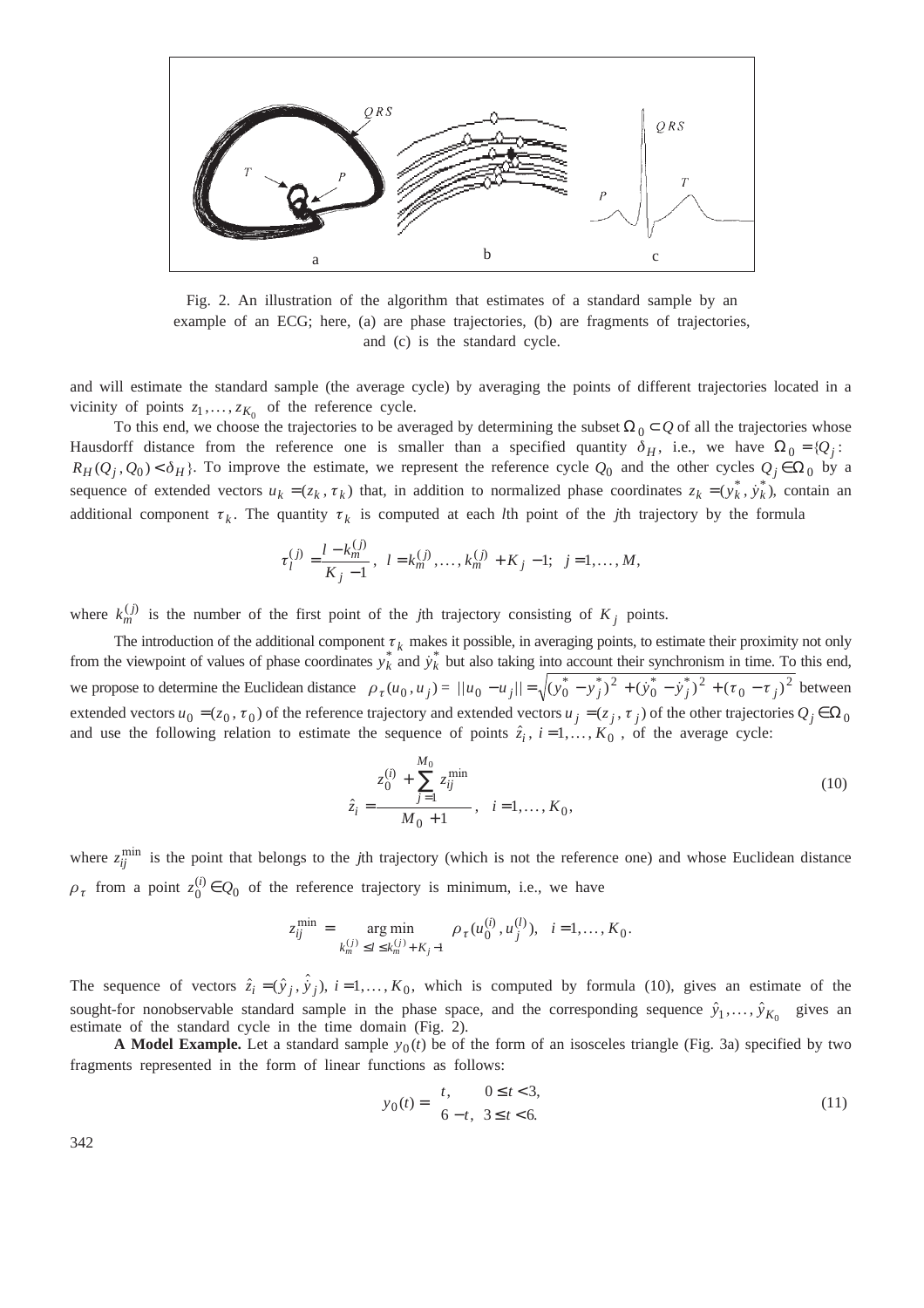

Fig. 3. An illustration to the model example; here, (a) is a standard sample, (b) is an observable waveform, (c) are cycles overlapped in time, (d) is an estimate of the standard sample in the time domain, (e) is a phase trajectory, and (f) is an estimate of the standard sample in the phase space.

We assume that two cycles of a waveform are observed that are constructed, in accordance with model (6), from standard sample (11) and, at the same time, after the first cycle, the parameters of time dilatation assume the values  $b_1^{(1)} = 2/3$  and  $b_1^{(2)} = 2$  and, after the second cycle, they assume the values  $b_2^{(1)} = 2$  and  $b_2^{(2)} = 2/3$ . As a result, the waveform being observed is described by the function

$$
y(t) = \begin{cases} 1.5t, & 0 \le t < 2, \\ 4 - 0.5t, & 2 \le t < 8, \\ 0.5t - 4, & 8 \le t < 14, \\ 24 - 1.5t, & 14 \le t < 16, \end{cases}
$$
(12)

whose plot is depicted in Fig. 3b.

To estimate the standard sample in the time domain, we overlap the cycles being observed (Fig. 3c) on the interval [0, 8] and average them in the time domain. It is easy to see that the following estimate (Fig. 3d) is obtained in this case:

$$
\hat{y}_0(t) = \begin{cases} t, & 0 \le t < 2, \\ 2, & 2 \le t < 6, \\ 8-t, & 8 \le t < 8, \end{cases}
$$